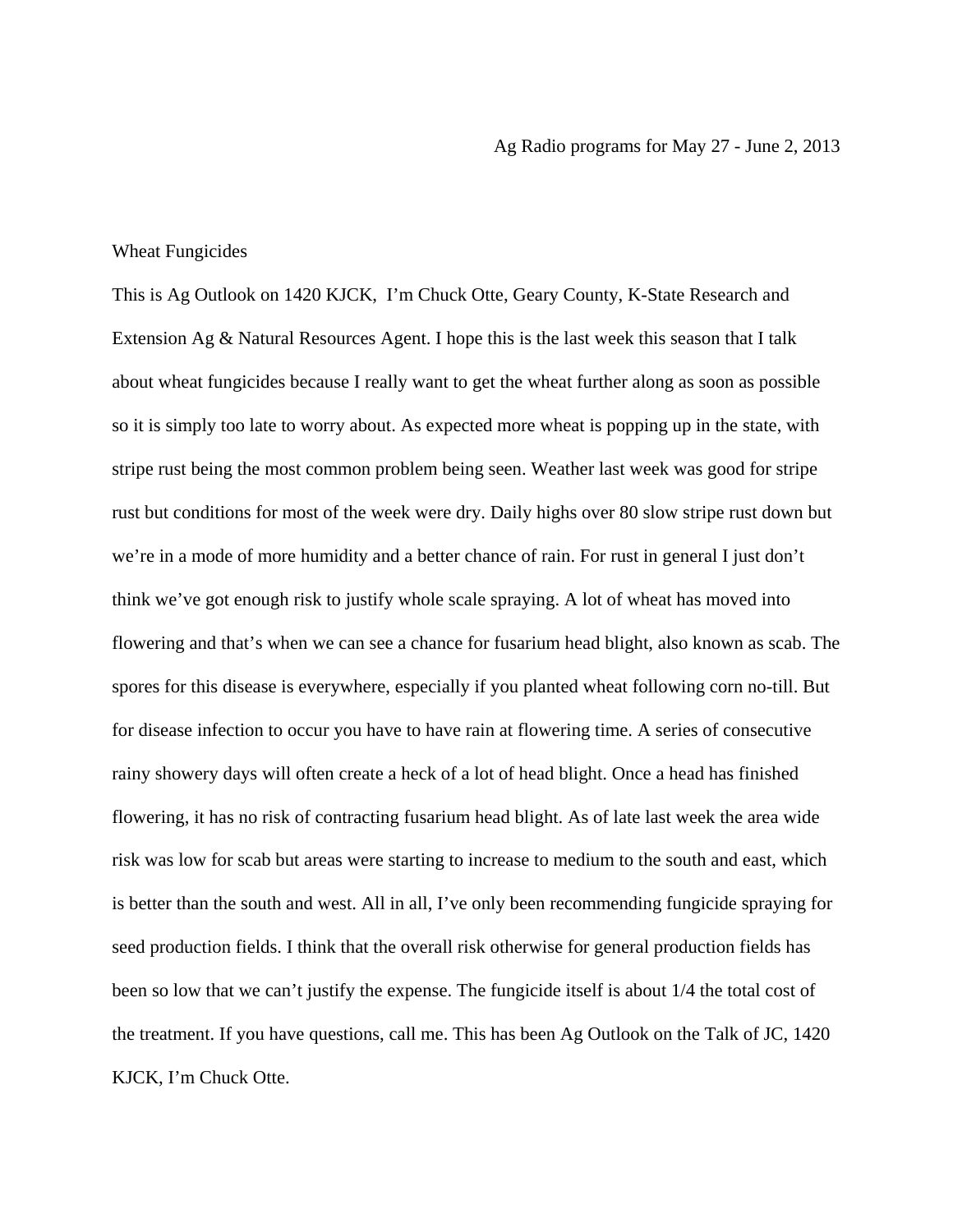## Sorghum Weed Control

This is Ag Outlook on 1420 KJCK, I'm Chuck Otte, Geary County, K-State Research and Extension Ag & Natural Resources Agent. We have become very used to have roundup ready soybeans and roundup ready corn. Fortunately, we do not have roundup ready sorghum. If you've ever wondered why we don't, have roundup ready sorghum, just think glyphosate resistant shattercane Those factors are probably the leading reason why grain sorghum has fallen from the #2 crop in the county to the #4 crop in the county. But we still plant several thousand acres of grain sorghum annually and as far as I'm concerned, I think we should be planting more. Since we don't have the post emerge weed options in sorghum that we do in corn and beans, we need to be spending more time developing a pre-emerge program. Start with a weed free seedbed. In no-till use a burn down that involves dicamba, 2,4-D and glyphosate. This needs to go on 15 days ahead of planting. Then apply a combo residual control product that contains chloroacetamide with atrazine. There are a plethora of premixes on the market such as Bicep II Magnum, Bullet, Lariat and a hundred more, I swear. Now, there is a chance of having escapes such as any triazine resistant pigweed, puncturevine and morningglory. Using an additional preemerge that contains Callisto and Verdict will help control these troublesome weeds. No, this is not going to be cheap but you will get good control, assuming we have a good rainfall to get everything activated. But if you go in with only half a plan or the cheapest herbicide program you can whip together, the field is going to show it. And by the time the weeds are a foot taller than the milo, there's nothing you can do! This has been Ag Outlook on the Talk of JC, 1420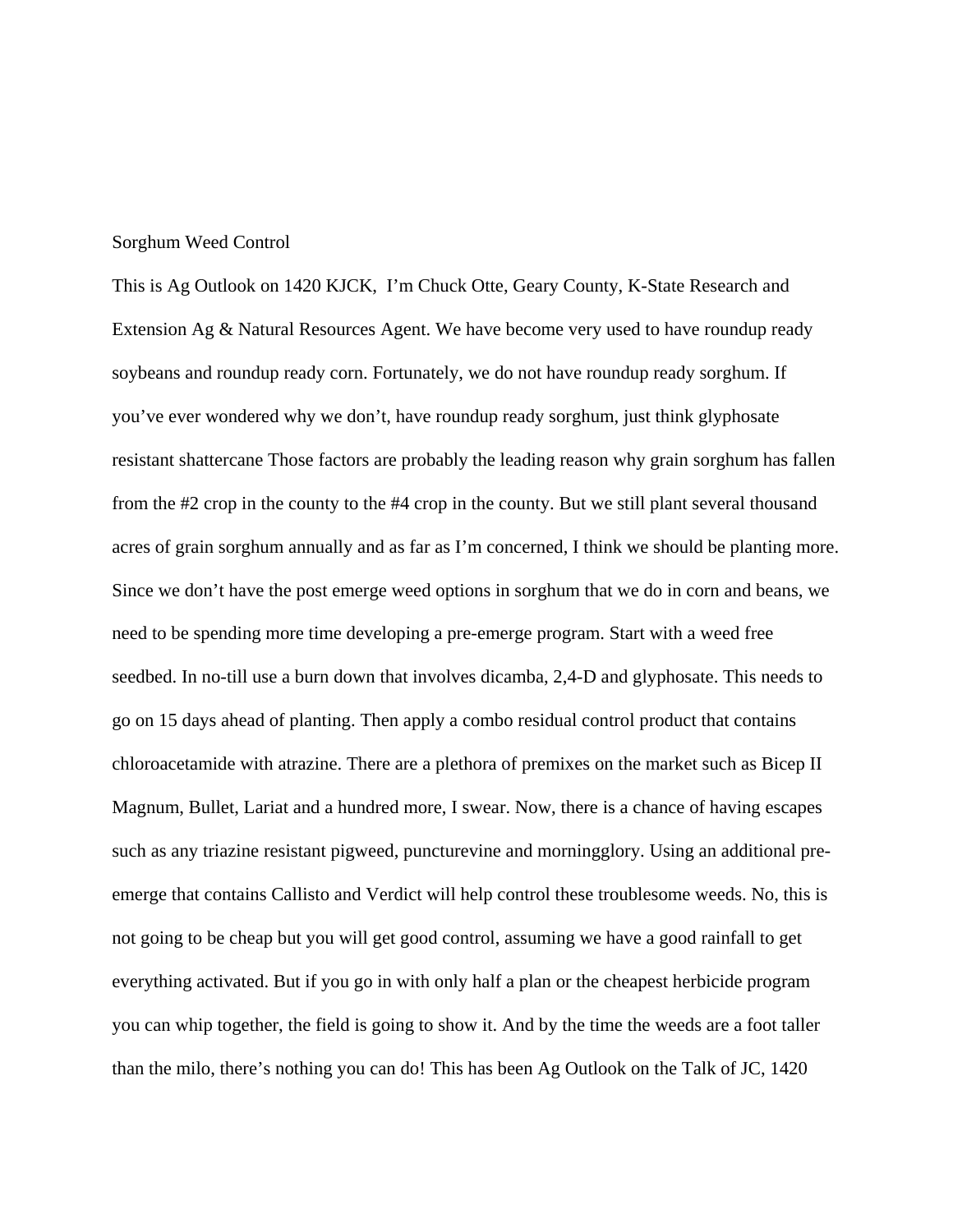KJCK, I'm Chuck Otte.